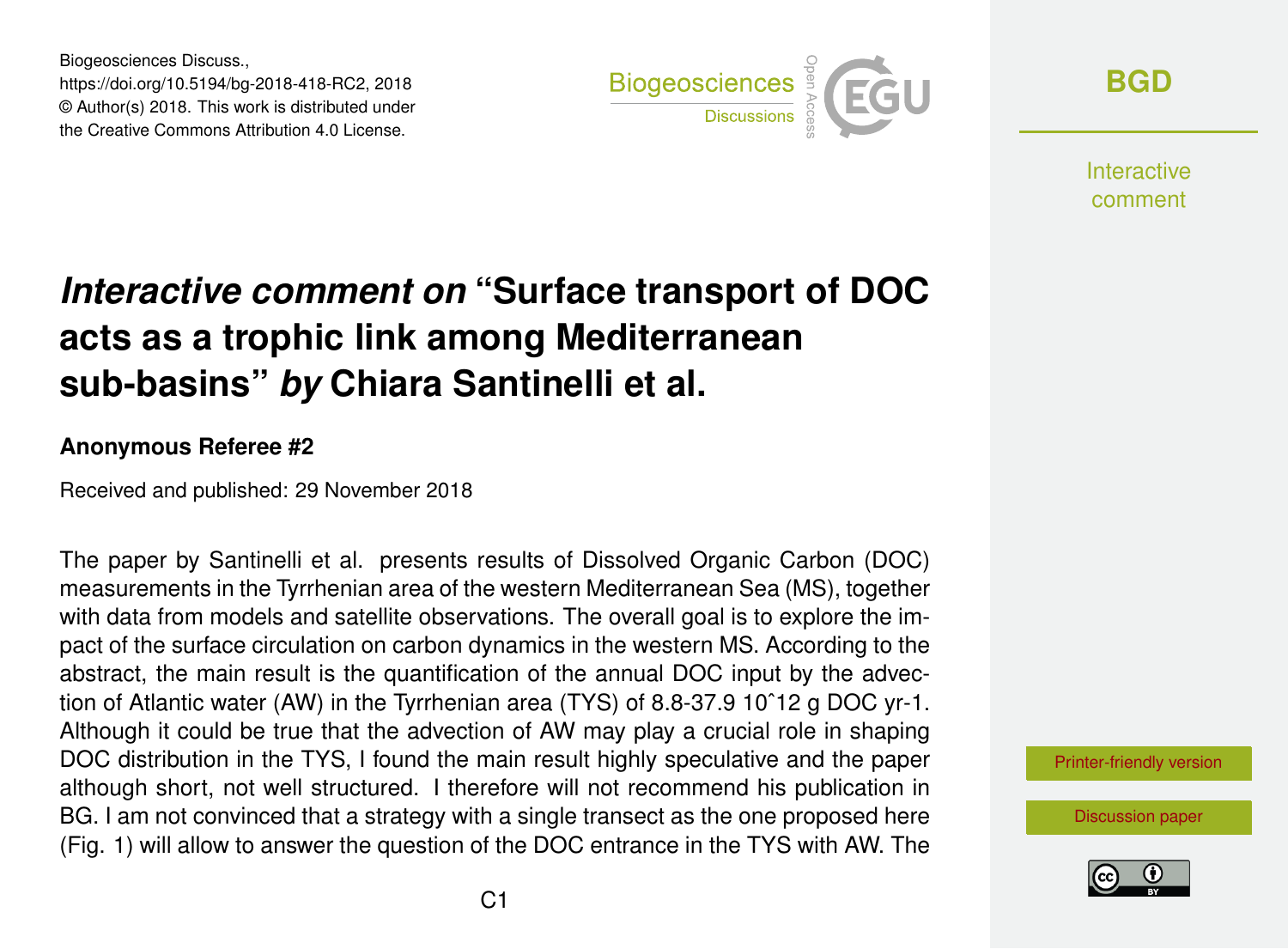very simple scheme presented in figure 1 considers no flow in the TYS during the summer periods. In paragraph 3, Line 19, it is indicated:" . . .a global anticyclonic circulation settles in the area, preventing the AW from entering the basin (Fig. 1b)". Paragraph 3.3 line 30, it is indicated: "In summer, the AW does not flow into the TYS. . .". In the 2 cases, there were no references to this statement. Nevertheless, the circulation in the Silicy Channel is highly complex and not very well described as documented by several papers (references below) and because it will affect the main result, it appears as a necessary minimum condition (not respected yet) to discuss about this initial postulate and how it may affect the main result. As written before, the paper is not well constructed and can be greatly improved regarding only the form. The beginning of the abstract is not correct for a scientific paper in BG. Many aspects presented in the result section of the paper are not mentioned in the abstract. Are they necessary to answer the central question raised? The paper is not easy to follow. Results and discussion are presented together. It seems necessary to present the results in a separate section and to take more attention on the presentation. The results section begins by a description of the hydrological context which is not a result from the paper! The result section contains some sentences that should appear in the method section. As an example, Line 26: "Doc averages, calculated by vertical integration in the upper 50 m. . .". It is not at the good place and not well explained. Using vertical integration, it is inventories and therefore it should be expressed in mol m-2, and not average concentrations expressed in  $\mu$ M. This is confusing. The discussion should be in a separate section and should focus on some aspects, as for example on the consequence of the simplification used for the seasonal circulation in the Silicy Channel indicating that there was no input of AW in the TYS during the summer periods (Figure 1). Regarding the presentation, DOC measurements are presented using a color bar on Fig. 2 and with symbols and unexplained ranges on Fig. 3d (70-73  $\mu$ M; 63-64  $\mu$ M; 56-60  $\mu$ M; 47-53  $\mu$ M): why? It is necessary to be consistent in order to help the readers, and, as an example, adding isohalines on a DOC section could may be more helpful to present salinity gradients in the present case. Page 5 Line 18: "As previously reported, DOC

## **[BGD](https://www.biogeosciences-discuss.net/)**

Interactive comment

[Printer-friendly version](https://www.biogeosciences-discuss.net/bg-2018-418/bg-2018-418-RC2-print.pdf)

[Discussion paper](https://www.biogeosciences-discuss.net/bg-2018-418)